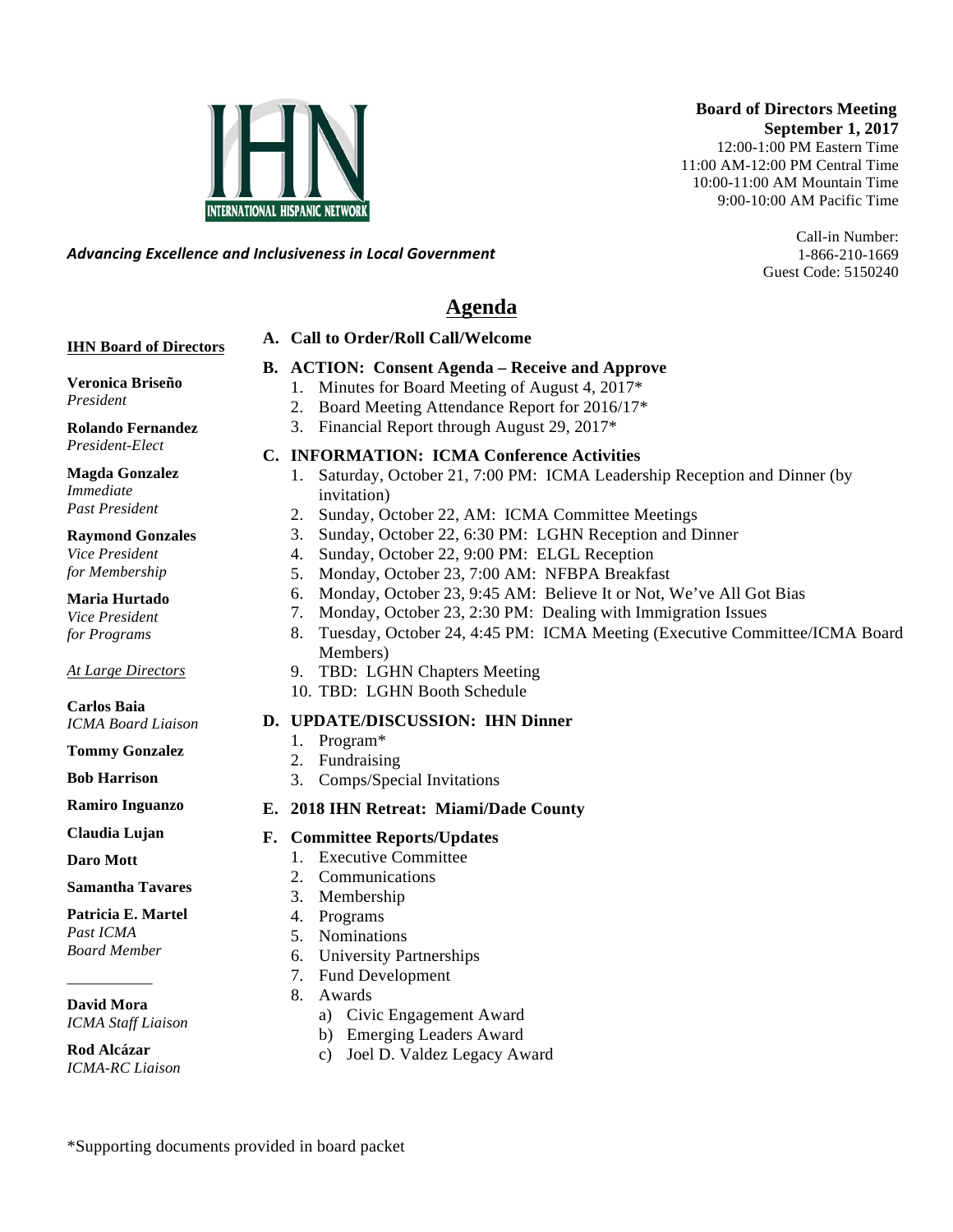#### **G. Future Board Meeting Agenda Items**

- 1. Website Tracking (Quartely)
- 2. Fundraising Status

#### **H. Adjournment & Future Meeting Dates**

- 1. Friday, September 1, 2017 IHN Board Meeting
- 2. Friday, October 6, 2017 IHN Board Meeting
- 3. October 22-25, 2017 ICMA Conference, San Antonio, TX
- 4. Friday, November 2, 2017 IHN Board Meeting
- 5. Friday, December 1, 2017 IHN Board Meeting
- 6. Friday, January 5, 2018 IHN Board Meeting
- 7. Friday/Saturday, Late February, 2018 IHN Board Retreat, Miami/Dade County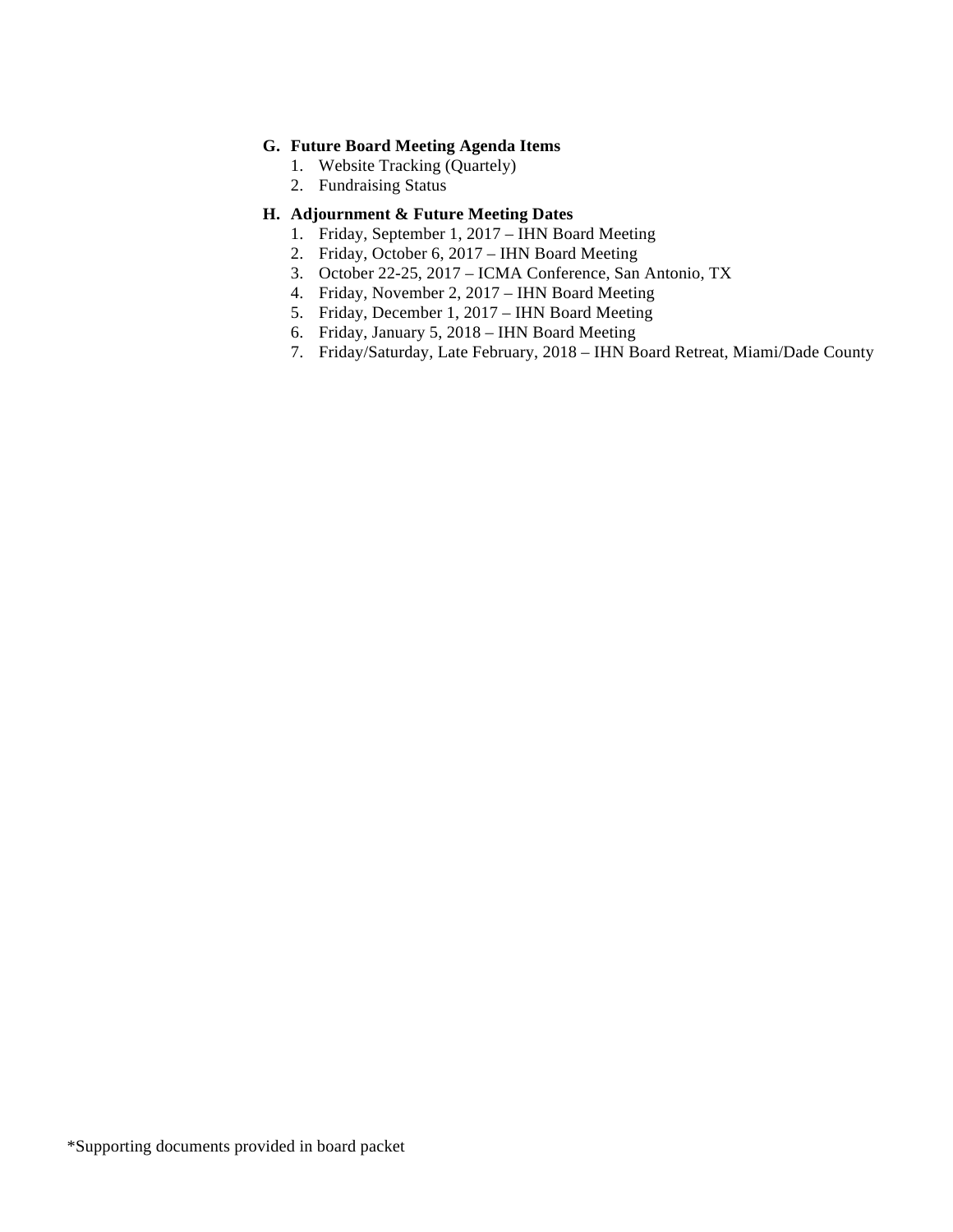

 **Board of Directors Meeting August 4, 2017**

 **MINUTES**

## *Advancing)Hispanic)leadership)in)local)government*

#### **Board Members Present**

Veronica Briseño, President Rolando Fernandez, President-Elect Maria Hurtado, Vice President for Programs Carlos Baia, At Large Director Tommy Gonzalez, At Large Director Bob Harrison, At Large Director Ramiro Inguanzo, At Large Director Samantha Tavares

#### **Board Members Absent**

Magda Gonzalez, Immediate Past President Raymond Gonzales, Vice President for Membership Claudia Lujan, At Large Director Daro Mott, At Large Director Patricia E. Martel, Past ICMA Board Member

#### **Others Present**

Karen Davis, Executive Director David Mora, ICMA Staff Liaison Rod Alcazar, ICMA-RC Liaison

#### **A. Call to Order/Roll Call/Welcome**

*Roll call was conducted and eight voting members were present, a quorum was established.*

#### **B. ACTION: Consent Agenda – Receive and Approve**

- 1. Minutes for Board Meeting of July 7, 2017
- 2. Board Meeting Attendance Report for 2016/17
- 3. Financial Report through July 31, 2017

*Bob Harrison moved approval of the consent agenda; Maria Hurtado seconded the motion; the motion was approved unanimously.*

#### **C. UPDATE: Civic Engagement Award**

*The City of Half Moon Bay (pop. 11,300) submittal for "NET Community Academy" and the City of Hayward (pop. 149,205) submittal for the Hayward Antidiscrimination Action Plan were approved by the board by email vote. The Board congratulated Claudia Lujan for her leadership as chair of the award committee.* 

#### **D. UPDATE: Emerging Leaders Award & Scholarship**

*Laura Cruz-Acosta, Executive Assistant to the City Manager, El Paso, TX was approved by the board by email vote for the 2017 emerging leader award and scholarship. She will receive a scholarship for the ICMA conference registration and \$1,000 stipend from IHN to attend the conference and receive her award.* 

*Rolando Fernandez had offered his comp registration to ICMA for a second award if necessary. The committee determined that only one award would be given this year so the question arose of what was to be done with the second comp registration. Rolando stated he wanted to make sure Phoenix is well represented at the IHN dinner in San Antonio to promote the LGHN Biannual Conference October 25- 27, 2018. If not needed to assist Phoenix staff, then the registration will be offered to the general membership. A special invitation to the dinner will be sent to the City Manager and Assistant City Manager. Phoenix will have a video as part of their presentation.*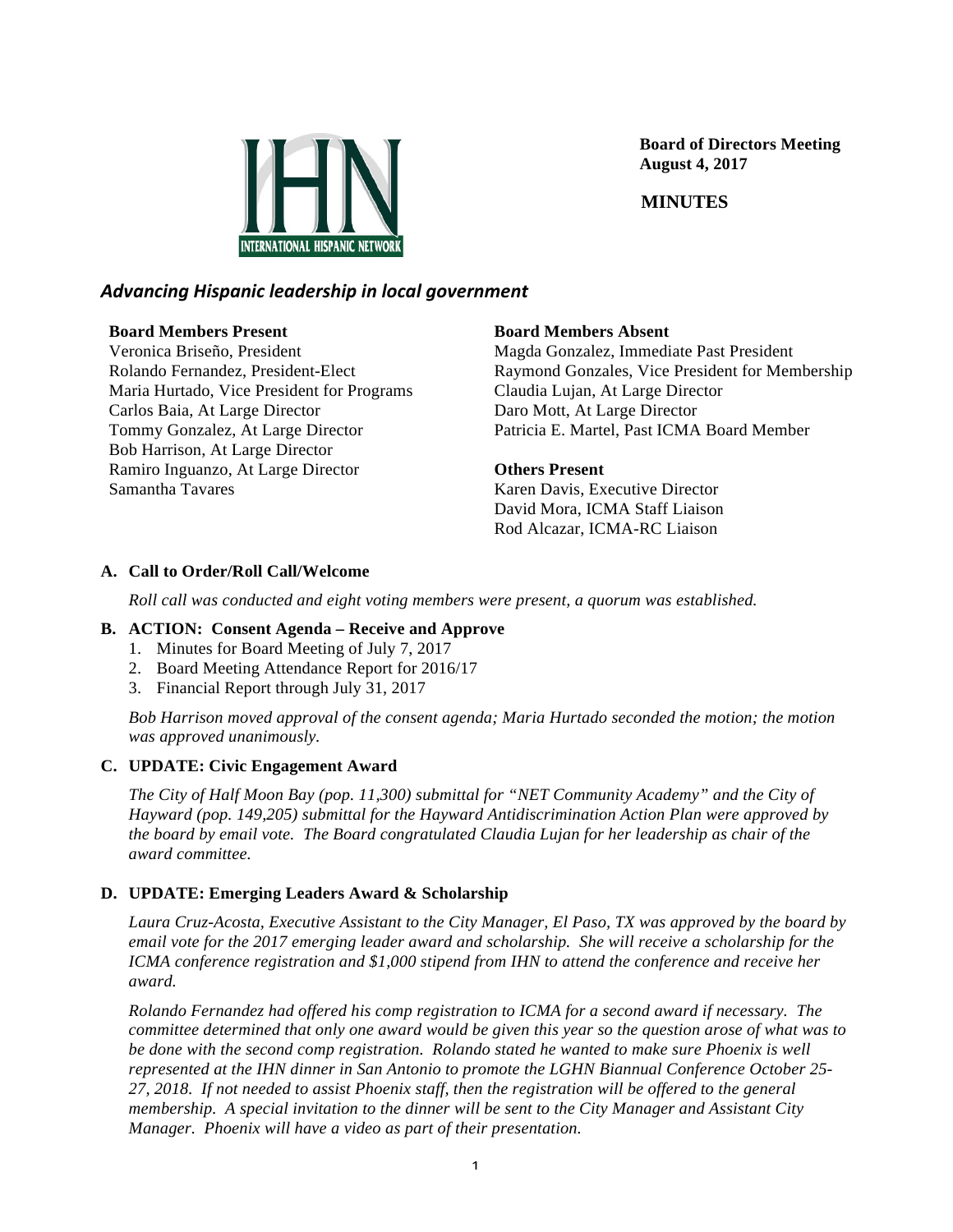#### **E. ACTION: Membership in American Society of Association Executives**

*Karen Davis placed this tem on the agenda for board consideration based on a recommendation from NFBPA Executive Director Marcia Conner. ASAE is a resource for information sharing on issues such as policy development, procedures and management of programs such as the new IHN chapters. For \$395 per year, two staff can be members. For IHN, Karen Davis and Jeri Beckstedt will be members. Rolando Fernandez requested that a report of benefits be provided as part of the budget process before renewing membership in 2018.Rolando Fernandez moved approval of the membership; Carlos Baia seconded the motion. The motion was approved unanimously.* 

#### **F. Committee Reports/Updates/Committee Chairs/Vice Chairs**

*Karen Davis provided updates for the following committees:*

- *1. Communications: The committee is making structural changes to the website as part of the update with the new name and logo. Features such as events, communications and partnerships (sponsors) will be more prominent. It is intended to make the site more descriptive.*
- *2. Membership: The committee is updating the membership brochure to make it less "wordy" and more visual. The membership and coaching brochures will need to be reprinted before the ICMA conference. The next priority for the membership committee will be to address the dues structure and make recommendations for the 2018 budget. Chapter dues will be added.*
- *3. Program: In the San Francisco Bay Area, a one-day seminar will be held on September 22. The Colorado regional event is postponed.*
- *4. University Partnerships: The committee is working with ICMA on developing a "white paper" on best practices for using practitioners as university speakers and professors. The intent is to work with ICMA university chapter(s) to research practices and create a guide.*
- *5. Fund Development: The committee is setting up a meeting to finalize the strategy for raising funds to support the IHN dinner. Frances Gonzalez and Dave Mora are heading up an effort to raise fund for scholarships to assist emerging leaders attend national training and conference events. Frances received \$1,000 from IMCA-RC for serving on the bard and the funds are providing seed money for the scholarships. Karen Davis has met with Cigna who wants to be a iHN partner. The partnership will start in 2018. The committee will continue to explore the partnership. Cigna is also interested in being involved in activities in Phoenix, El Paso and South Florida. Tobin Hawkins from Cigna serves as co-chair with Regina Hargraves (ICMA-RC) to raise funds for NFBPA. Rod Alcazar agreed to get more information from Regina on how this works. Tobin has agreed to assist IHN in setting up a similar committee.*

#### **G. Future Board Meeting Agenda Items**

- 1. Website Tracking *–* quarterly
- 2. Fundraising Status

#### **H. Other**

*Marketing Materials: Rolando Fernandez asked about the status of the new marketing materials. Karen Davis said that she is working with Ray Gonzales to get specifications to produce the materials.*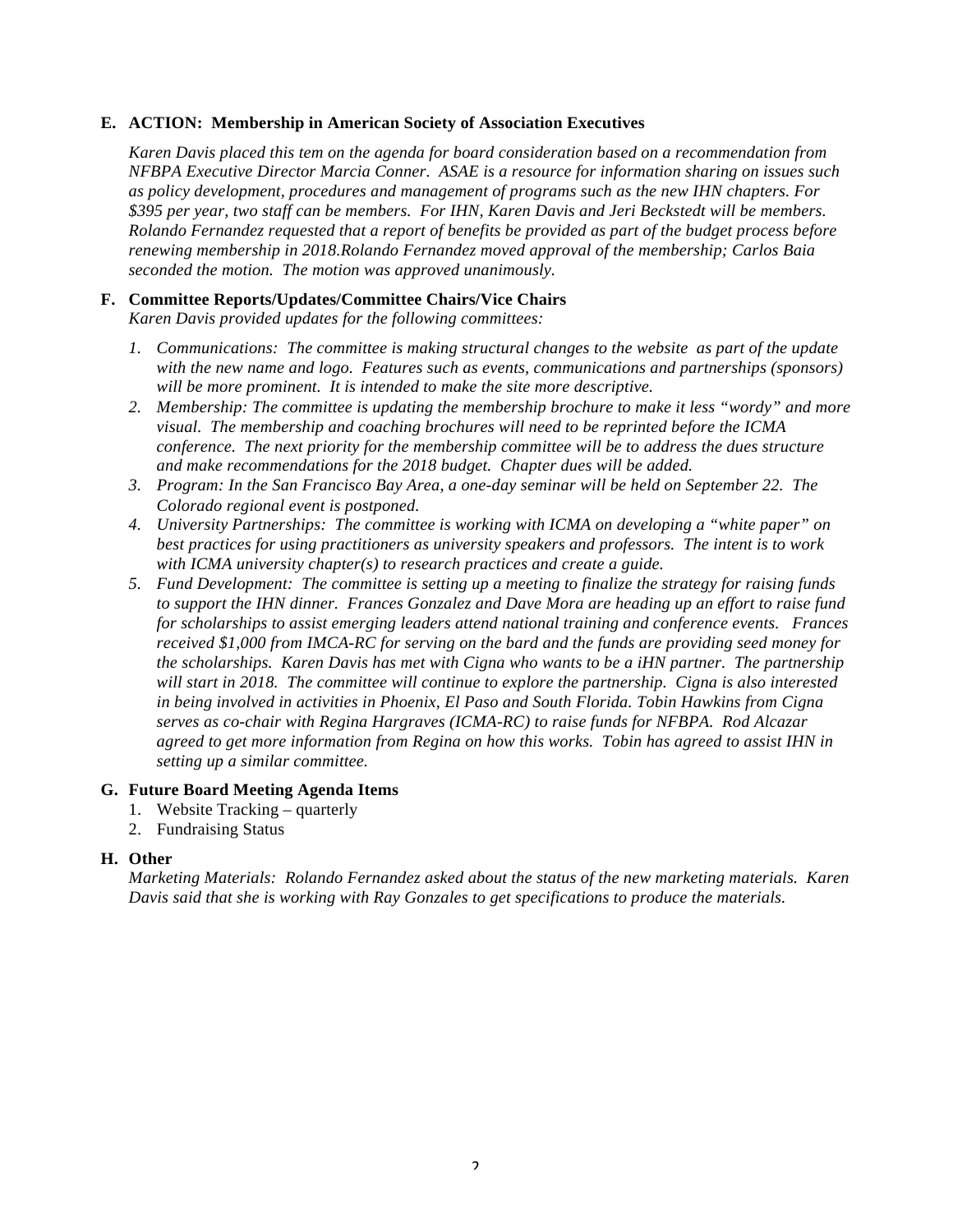# **2016-2017 IHN Board of Directors Board Meeting Attendance**

| <b>Name</b>             | Jan           | Feb     | Mar           | April   | <b>May</b> | June 1  | Annual        | July    | Aug           | <b>Sept</b> | Oct           | <b>Nov</b> | <b>Dec</b> |
|-------------------------|---------------|---------|---------------|---------|------------|---------|---------------|---------|---------------|-------------|---------------|------------|------------|
|                         | 2016          | 2016    | 2016          | 2016    | 2016       | 2016    | Mtg. 2016     | 2016    | 2016          | 2016        | 2016          | 2016       | 2016       |
| Veronica Briseño        | Present       |         | Present       | Present | Present    | Present | Present       | Present | Present       | Present     | Present       |            | Present    |
| Manuel Esquibel         | Present       |         | Present       | Present | Absent     | Absent  | Present       | Present | Present       | Absent      | Present       |            | Present    |
| Magda Gonzalez          | Present       |         | Present       | Absent  | Present    | Present | Present       | Present | Absent        | Present     | Present       |            | Present    |
| Maria Hurtado           | Absent        |         | Present       | Absent  | Absent     | Present | Present       | Present | Present       | Present     | Absent        |            | Present    |
| Rolando Fernandez       | Present       |         | Present       | Present | Present    | Present | Absent        | Present | Present       | Present     | Present       |            | Present    |
| Carlos Baia             | Present       |         | Absent        | Present | Present    | Absent  | Present       | Absent  | Present       | Absent      | <b>Absent</b> |            | Absent     |
| Yocelyn Galiano         | Present       |         | Absent        | Present | Absent     | Present | Absent        | Present | Present       | Present     | Present       |            | Absent     |
| <b>Raymond Gonzales</b> | Present       |         | Absent        | Absent  | Present    | Present | Absent        | Present | Present       | Present     | Present       |            | Present    |
| Tommy Gonzalez          | <b>Absent</b> |         | Absent        | Absent  | Absent     | Absent  | Absent        | Present | Present       | Present     | Present       |            | Present    |
| Ramiro Inguanzo         | Present       |         | Present       | Present | Absent     | Present | Absent        | Absent  | Absent        | Present     | <b>Absent</b> |            | Absent     |
| Claudia Lujan           | Absent        |         | Present       | Absent  | Absent     | Absent  | Present       | Absent  | Present       | Present     | Present       |            | Absent     |
| Pat Martel              | Absent        |         | Absent        | Absent  | Absent     | Absent  | Present       | Absent  | Absent        | Present     | <b>Absent</b> |            | Absent     |
| Daro Mott               | Present       |         | Present       | Present | Present    | Present | Present       | Present | Present       | Absent      | Present       |            | Absent     |
|                         |               |         |               |         |            |         |               |         |               |             |               |            |            |
| <b>Name</b>             | Jan           | Feb     | Mar           | April   | <b>May</b> | June    | <b>Annual</b> | July    | Aug           | <b>Sept</b> | Oct           | <b>Nov</b> | <b>Dec</b> |
|                         | 2017          | 2017*   | 2017          | 2017    | 2017       | 2017    | Mtg. 2017     | 2017    | 2017          | 2017        | 2017          | 2017       | 2017       |
| Veronica Briseño        | <b>Absent</b> | Present | Present       | Present | Present    | Present | Present       | Present | Present       |             |               |            |            |
| Manuel Esquibel         | Present       | Absent  |               |         |            |         |               |         |               |             |               |            |            |
| Magda Gonzalez          | Present       | Present | Absent        | Present | Present    | Present | Absent        | Present | Absent        |             |               |            |            |
| Maria Hurtado           | Absent        | Present | Present       | Present | Present    | Present | Absent        | Present | Present       |             |               |            |            |
| Rolando Fernandez       | Present       | Present | Present       | Absent  | Present    | Present | Present       | Present | Present       |             |               |            |            |
| Carlos Baia             | Present       | Present | Absent        | Absent  | Present    | Present | Present       | Present | Present       |             |               |            |            |
| Yocelyn Galiano         | Absent        | Absent  | <b>Absent</b> | Absent  | Absent     | Absent  |               |         |               |             |               |            |            |
| <b>Raymond Gonzales</b> | Absent        | Present | Present       | Present | Present    | Absent  | Present       | Absent  | Absent        |             |               |            |            |
| <b>Tommy Gonzalez</b>   | Present       | Absent  | Absent        | Present | Absent     | Absent  | Present       | Present | Present       |             |               |            |            |
| <b>Bob Harrison</b>     |               |         |               |         |            |         | Present       | Absent  | Present       |             |               |            |            |
| Ramiro Inguanzo         | Absent        | Absent  | Present       | Absent  | Present    | Absent  | Absent        | Present | Present       |             |               |            |            |
| Claudia Lujan           | Present       | Present | Present       | Present | Present    | Present | Present       | Present | Absent        |             |               |            |            |
| Pat Martel              | Present       | Absent  | <b>Absent</b> | Present | Absent     | Absent  | Absent        | Present | <b>Absent</b> |             |               |            |            |
| Daro Mott               | Absent        | Absent  | Absent        | Present | Present    | Present | Present       | Present | <b>Absent</b> |             |               |            |            |
| Samantha Tavares        |               |         |               |         |            |         | Present       | Present | Present       |             |               |            |            |

Note: Excused v. unexcused absences are not differentiated on the chart.

\*Attendance for Saturday, February 4 when board actions were taken. A quorum was present.

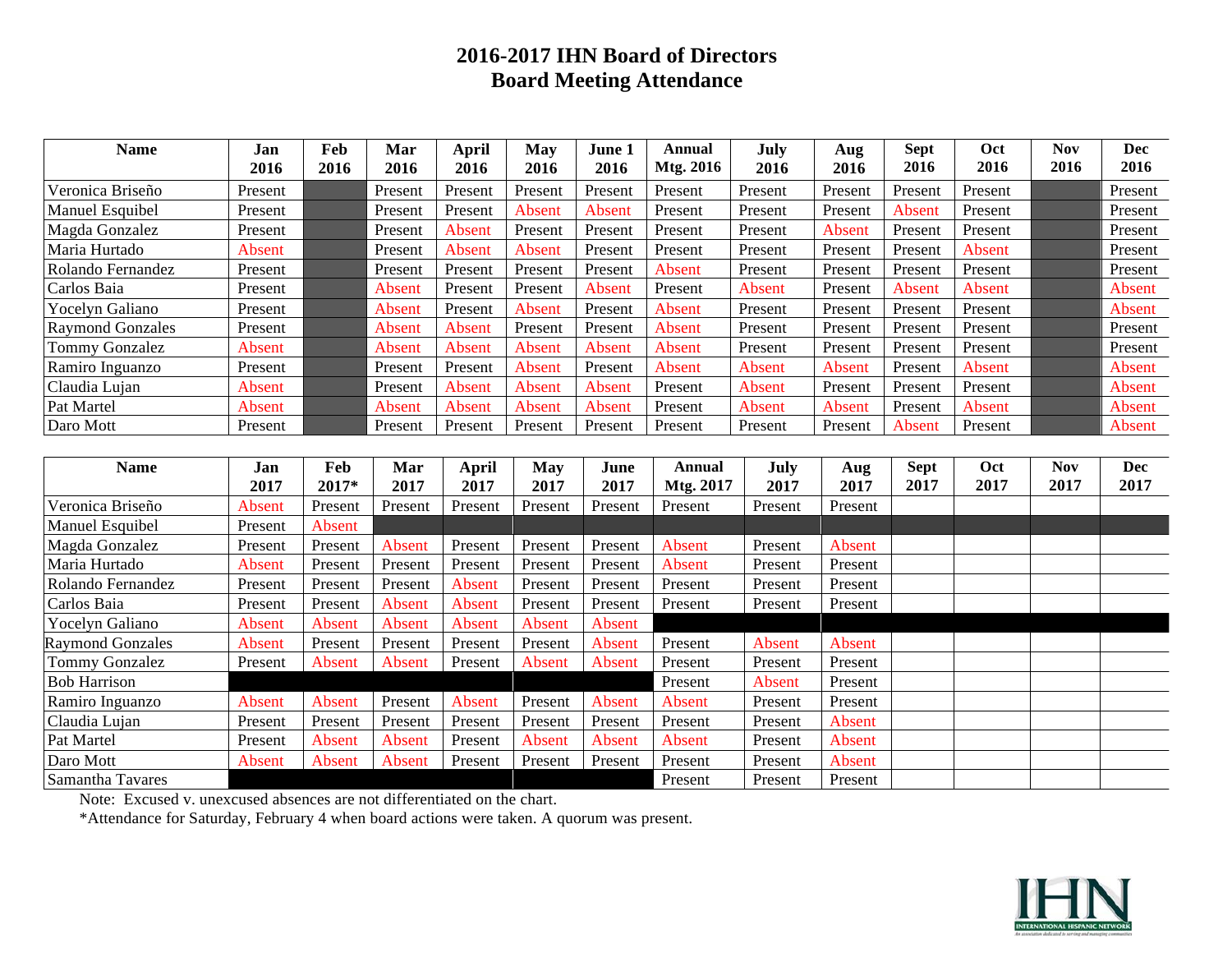# **International Hispanic Network Profit & Loss January 1 through August 29, 2017**

|                                                                                | Jan 1 - Aug 29, 17    |
|--------------------------------------------------------------------------------|-----------------------|
| <b>Ordinary Income/Expense</b>                                                 |                       |
| Income                                                                         |                       |
| 43300 · Direct Public Grants                                                   |                       |
| 43310 · Corporate and Business Grants<br>43340 · Nonprofit Organization Grants | 50,000.00<br>3,454.10 |
| Total 43300 · Direct Public Grants                                             | 53,454.10             |
|                                                                                |                       |
| 43400 · Direct Public Support                                                  |                       |
| 43450 · Individ, Business Contributions                                        | 1,100.00              |
| Total 43400 · Direct Public Support                                            | 1,100.00              |
| 46400 · Other Types of Income                                                  |                       |
| 46410 · Advertising Sales                                                      | 8.820.60              |
| Total 46400 · Other Types of Income                                            | 8,820.60              |
| 47200 · Program Income                                                         |                       |
| 47230 · Membership Dues                                                        | 25,420.30             |
| 47250 · Conference Registration                                                | 3,025.00              |
| 47260 · Conference Sponsorship                                                 | 4,955.40              |
| Total 47200 · Program Income                                                   | 33,400.70             |
| 49000 · Special Events Income                                                  |                       |
| 49050 · IHN Dinner                                                             | 800.00                |
| Total 49000 · Special Events Income                                            | 800.00                |
|                                                                                |                       |
| <b>Total Income</b>                                                            | 97,575.40             |
| <b>Expense</b>                                                                 |                       |
| 60900 · Business Expenses                                                      |                       |
| 60930 · Constant Contact                                                       | 414.38                |
| 60920 · Business Registration Fees                                             | 96.03                 |
| 60960 · PayPal Fees                                                            | 640.66                |
| Total 60900 · Business Expenses                                                | 1,151.07              |
| 62100 · Contract Services                                                      |                       |
| 62110 · Accounting Fees                                                        | 825.00                |
| 62150 · Outside Contract Services                                              | 46,424.82             |
| Total 62100 · Contract Services                                                | 47,249.82             |
| 65000 · Operations                                                             |                       |
| 65020 · Postage, Mailing Service                                               | 19.60                 |
| 65030 · Printing and Copying                                                   | 487.50                |
| 65040 · Supplies                                                               | 49.98                 |
| 65050 · Telephone, Telecommunications                                          | 1,127.09              |
| 65060 · Website                                                                | 2,008.12              |
| Total 65000 · Operations                                                       | 3,692.29              |
| 65100 · Other Types of Expenses                                                |                       |
| 65185 · Program Activities                                                     | 5,813.81              |
| 65190 · Special Projects                                                       | 3,813.62              |
| 65120 · Insurance - Liability, D and O                                         | 1,215.33              |
| 65140 · Contributions                                                          | 4,954.10              |
| 65150 · Memberships and Dues                                                   | 325.00                |
| 65160 · Other Costs                                                            | 3,304.20              |
| Total 65100 · Other Types of Expenses                                          | 19,426.06             |
| 68300 · Travel and Meetings                                                    |                       |
| 68320 · Travel                                                                 | 645.70                |
| 68300 · Travel and Meetings - Other                                            | 1,147.07              |
| Total 68300 · Travel and Meetings                                              | 1,792.77              |
| <b>Total Expense</b>                                                           | 73,312.01             |
|                                                                                |                       |
| <b>Net Ordinary Income</b>                                                     | 24,263.39             |
| Net Income                                                                     | 24,263.39             |
|                                                                                | \$16,728.33           |
| conference<br><b>Joel Valdez</b>                                               | \$1,805.00            |
| operating                                                                      | \$71,837.28           |
| bank balance as of 8/29/17                                                     | \$90,370.61           |
|                                                                                |                       |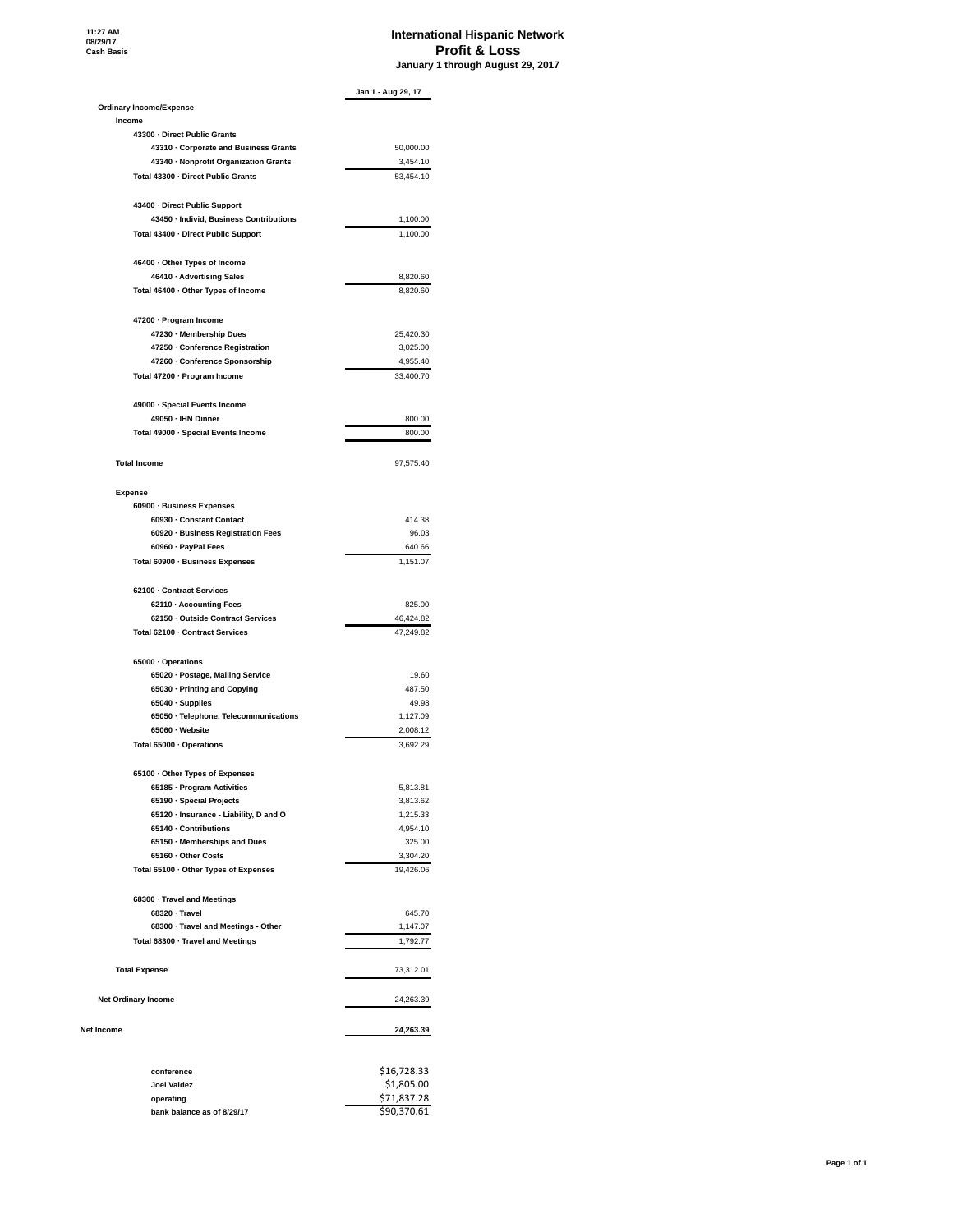# **LGHN%Dinner%Partners%**

**Signature Partners ICMA-RC Management Partners** 

**Silver Partners** 

**Bronze Partners**

**Contributing%Partners Mejorando Group** 

**Joel D. Valdez Legacy Award Donors** 

Local Government Hispanic Network **John Dever, Retired City Manager Karen Davis, LGHN Executive Director The Seven Samurai** 

- **Alex%Briseño**
- **Rolando%Bono**
- **George Flores**
- **Ruben%Mendoza**
- **Tony%Ojeda**
- **Ruth%Osuna**
- Gavino Sotello



# **LOCAL GOVERNMENT HISPANIC** NETWORK

# **LGHN Dinner and Awards**

**Sunday, October 22, 2017 San%Antonio,%Texas**